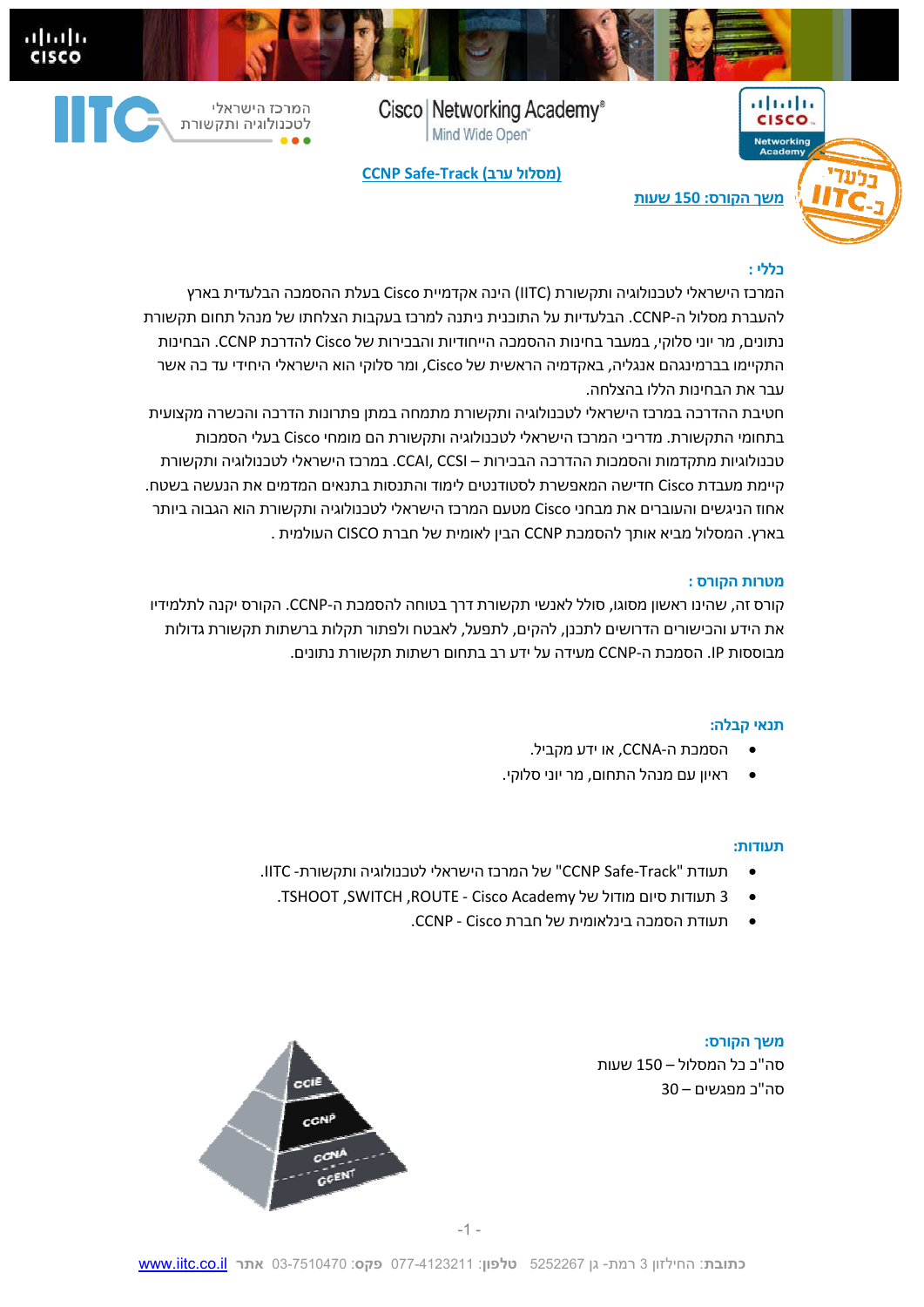

| .              | ,,,,,,,       |         | ,,,,,, |
|----------------|---------------|---------|--------|
|                | <b>ROUTE</b>  | 300-101 | 75     |
| ຳ              | <b>SWITCH</b> | 300-115 | 60     |
| $\overline{2}$ | <b>TSHOOT</b> | 300-135 | 15     |

- **\* לפרטים נוספים על הבחינות ניתן ללחוץ על מספר הבחינה.** 
	- **\*\*בסוף כל קורס מתקיימת בחינה מעשית.**
- **\*\*\* בסוף כל קורס מתקיים מרתון בחינה חיצונית מותאם אישית.** 
	- **\*\*\*\*בין שלב לשלב יקבל התלמיד שבוע חופש.**

#### **Implementing Cisco IP Routing (300-101)**

#### **1.0 Network Principles**

- 1.1 Identify Cisco Express Forwarding concepts
	- $\bullet$  FIB
	- Adjacency table
- 1.2 Explain general network challenges
	- Unicast
	- Out-of-order packets
	- Asymmetric routing
- 1.3 Describe IP operations
	- ICMP Unreachable and Redirects
	- IPv4 and IPv6 fragmentation
	- TTL
- 1.4 Explain TCP operations
	- IPv4 and IPv6 (P)MTU
	- MSS
	- Latency
	- Windowing
	- Bandwidth-delay product
	- Global synchronization
- 1.5 Describe UDP operations
	- Starvation
	- Latency
- 1.6 Recognize proposed changes to the network
	- Changes to routing protocol parameters
	- Migrate parts of the network to IPv6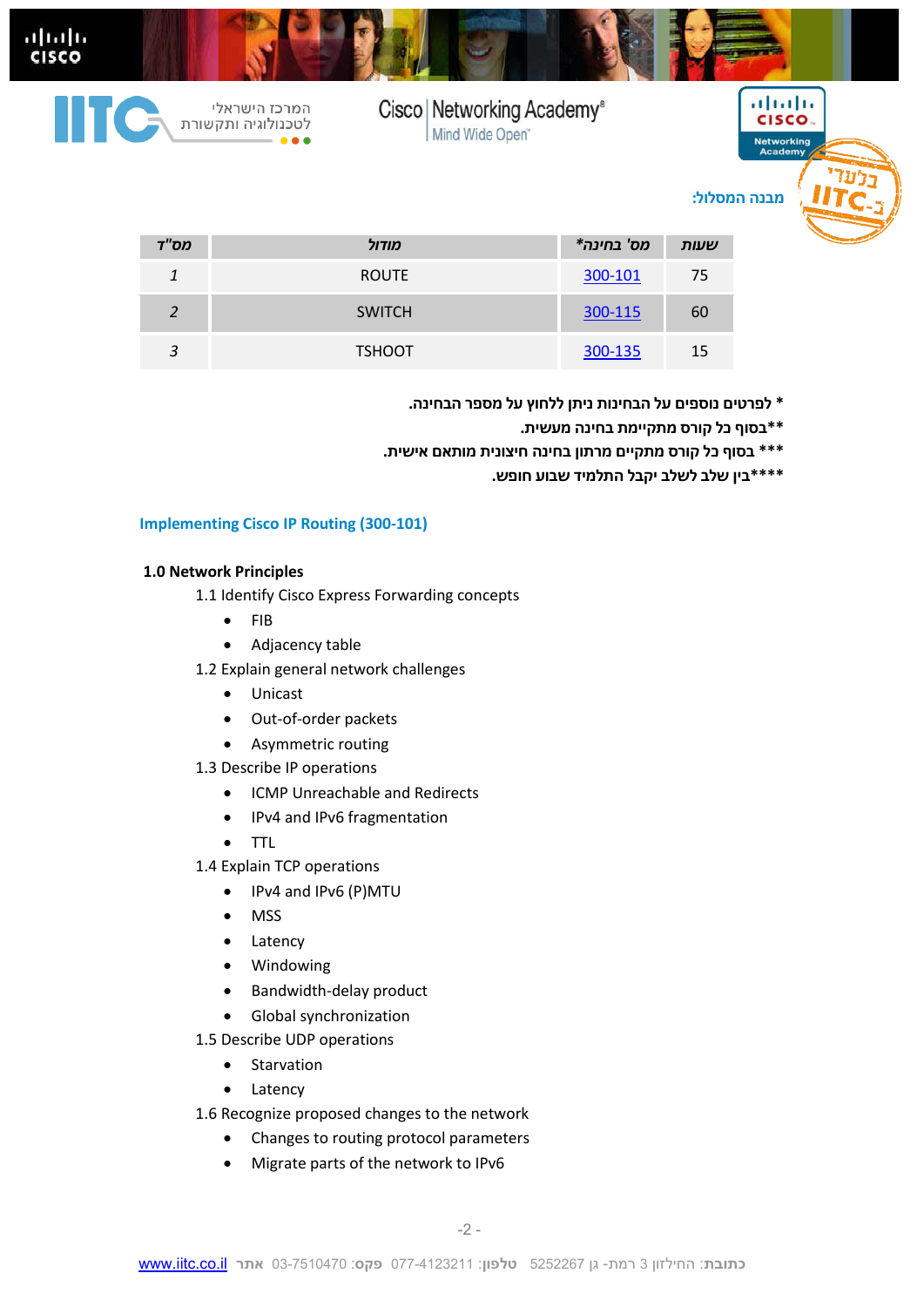



המרכז הישראלי לטכנולוגיה ותקשורת

### Cisco | Networking Academy®

بتلبيلية

**CISCO** 

Networking<br>Academy

Mind Wide Open<sup>®</sup>

Routing protocol migration

#### **Layer 2 Technologies 2.0**

- 2.1 Configure and verify PPP
	- Authentication (PAP, CHAP)
	- PPPoE (client side only)
- 2.2 Explain Frame Relay
	- Operations
	- Point-to-point
	- Multipoint

#### **Layer 3 Technologies 3.0**

- 3.1 Identify, configure, and verify IPv4 addressing and subnetting
	- Address types (Unicast, broadcast, multicast, and VLSM)
	- ARP
	- DHCP relay and server
	- DHCP protocol operations

#### 3.2 Identify IPv6 addressing and subnetting

- Unicast
- $\bullet$  FUI-64
- ND, RS/RA
- Autoconfig (SLAAC)
- DHCP relay and server
- DHCP protocol operations
- 3.3 Configure and verify static routing
- 3.4 Configure and verify default routing

#### 3.5 Evaluate routing protocol types

- Distance vector
- Link state
- Path vector
- 3.6 Describe administrative distance
- 3.7 Troubleshoot passive interfaces
- 3.8 Configure and verify VRF lite
- 3.9 Configure and verify filtering with any protocol

3.10 Configure and verify redistribution between any routing protocols or routing sources

3.11 Configure and verify manual and autosummarization with any routing protocol

- 3.12 Configure and verify policy-based routing
- 3.13 Identify suboptimal routing
- 3.14 Explain ROUTE maps
- 3.15 Configure and verify loop prevention mechanisms
	- Route tagging and filtering
	- Split-horizon
	- Route poisoning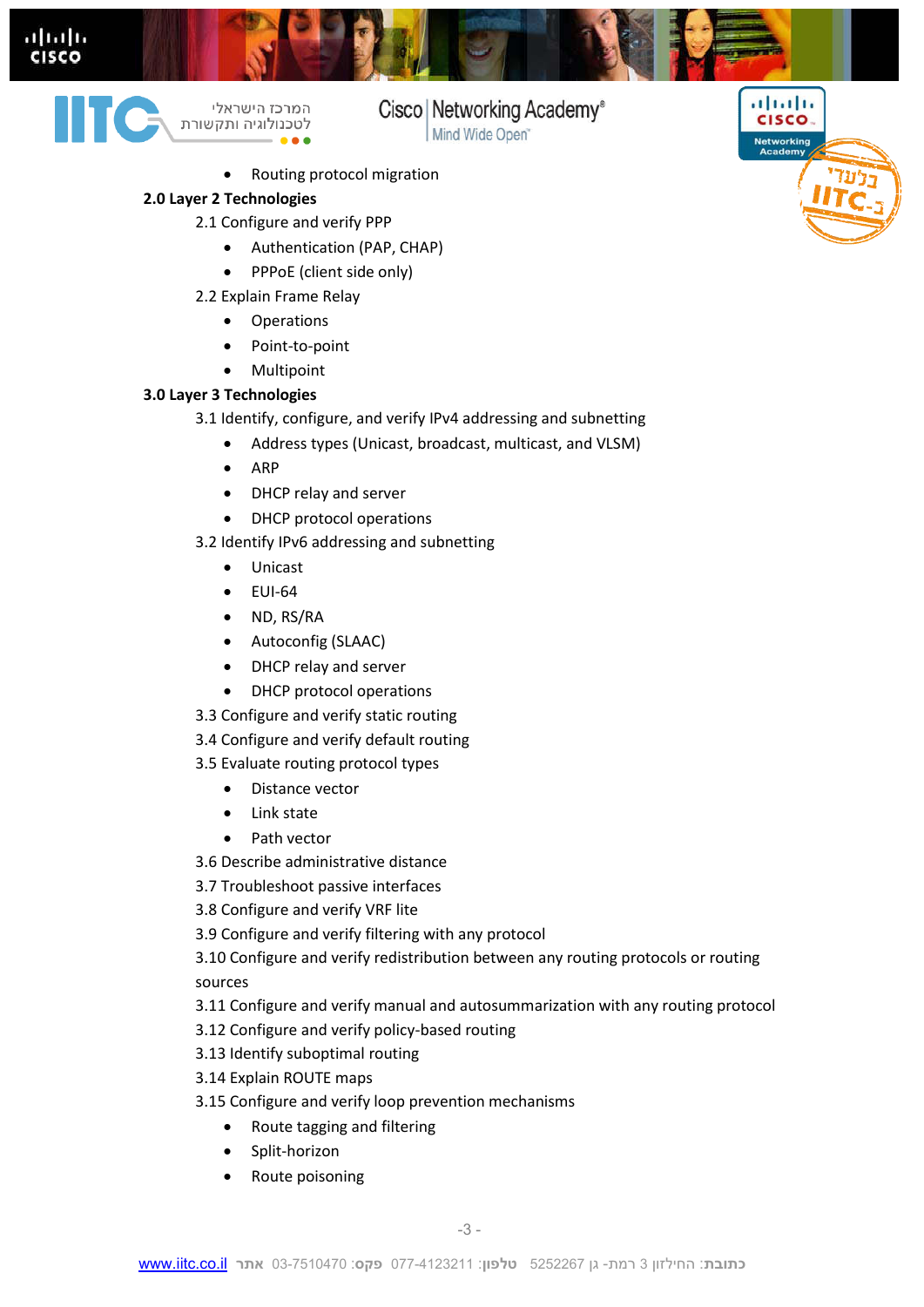



המרכז הישראלי ……<br>לטכנולוגיה ותקשורת

# Cisco | Networking Academy®

بالبالب

**CISCO** 

**Networking** 

Mind Wide Open<sup>®</sup>

- 3.16 Configure and verify RIPv2
- 3.17 Describe RIPng
- 3.18 Describe EIGRP packet types
- 3.19 Configure and verify EIGRP neighbor relationship and authentication
- 3.20 Configure and verify EIGRP stubs
- 3.21 Configure and verify EIGRP load balancing
	- Equal cost
	- Unequal cost
- 3.22 Describe and optimize EIGRP metrics
- 3.23 Configure and verify EIGRP for IPv6
- 3.24 Describe OSPF packet types
- 3.25 Configure and verify OSPF neighbor relationship and authentication
- 3.26 Configure and verify network types, area types, and router types
	- Point-to-point, multipoint, broadcast, nonbroadcast
	- LSA types, area type: backbone, normal, transit, stub, NSSA, totally stub
	- Internal router, backbone router, ABR, ASBR
	- Virtual link
- 3.27 Configure and verify OSPF path preference
- 3.28 Configure and verify OSPF operations
- 3.29 Configure and verify OSPF for IPv6
- 3.30 Describe, configure, and verify BGP peer relationships and authentication
	- Peer group
	- Active, passive
	- States and timers
- 3.31 Configure and verify eBGP (IPv4 and IPv6 address families)
	- $e$  eBGP
	- 4-byte AS number
	- Private AS
- 3.32 Explain BGP attributes and best-path selection

#### **4.0 VPN Technologies**

- 4.1 Configure and verify GRE
- 4.2 Describe DMVPN (single hub)
- 4.3 Describe Easy Virtual Networking (EVN)

#### **5.0 Infrastructure Security**

- 5.1 Describe IOS AAA using local database
- 5.2 Describe device security using IOS AAA with TACACS+ and RADIUS
	- AAA with TACACS+ and RADIUS
	- Local privilege authorization fallback
- 5.3 Configure and verify device access control
	- Lines (VTY, AUX, console)
	- Management plane protection
	- Password encryption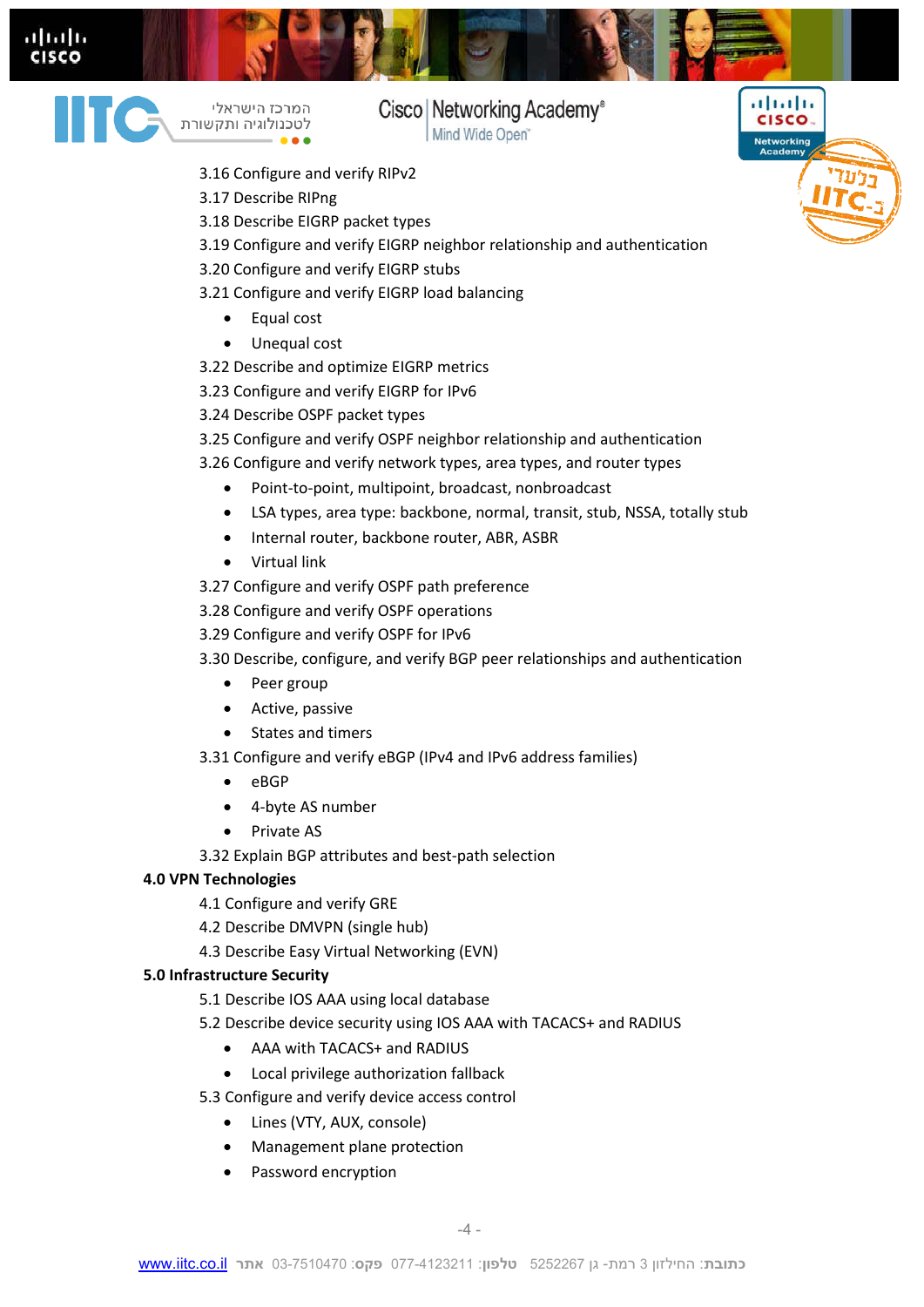



המרכז הישראלי לטכנולוגיה ותקשורת Cisco | Networking Academy®

بتلبيلية

**CISCO** 

**Networking** 

Mind Wide Open<sup>®</sup>

- 5.4 Configure and verify router security features
	- IPv4 access control lists (standard, extended, time-based)
	- IPv6 traffic filter
	- Unicast reverse path forwarding

#### **6.0 Infrastructure Services**

6.1 Configure and verify device management

- Console and VTY
- Telnet, HTTP, HTTPS, SSH, SCP
- (T)FTP
- 6.2 Configure and verify SNMP
	- $\bullet$  v<sub>2</sub>
	- $\bullet$   $\vee$ 3
- 6.3 Configure and verify logging
	- Local logging, syslog, debugs, conditional debugs
	- Timestamps
- 6.4 Configure and verify Network Time Protocol (NTP)
	- NTP master, client, version 3, version 4
	- NTP authentication
- 6.5 Configure and verify IPv4 and IPv6 DHCP
	- DHCP client, IOS DHCP server, DHCP relay
	- DHCP options (describe)
- 6.6 Configure and verify IPv4 Network Address Translation (NAT)
	- Static NAT, dynamic NAT, PAT
- Describe IPv6 NAT 6.7
	- $\bullet$  NAT64
	- NPTv6
- 6.8 Describe SLA architecture
- 6.9 Configure and verify IP SLA
	- $\bullet$  ICMP
- 6.10 Configure and verify tracking objects
	- Tracking objects
	- Tracking different entities (for example, interfaces, IPSLA results)
- 6.11 Configure and verify Cisco NetFlow
	- NetFlow v5, v9
	- Local retrieval
	- Export (configuration only)

#### **Implementing Cisco IP Switched Networks (300-115)**

#### **1.0 Layer 2 Technologies**

- 1.1 Configure and verify switch administration
	- SDM templates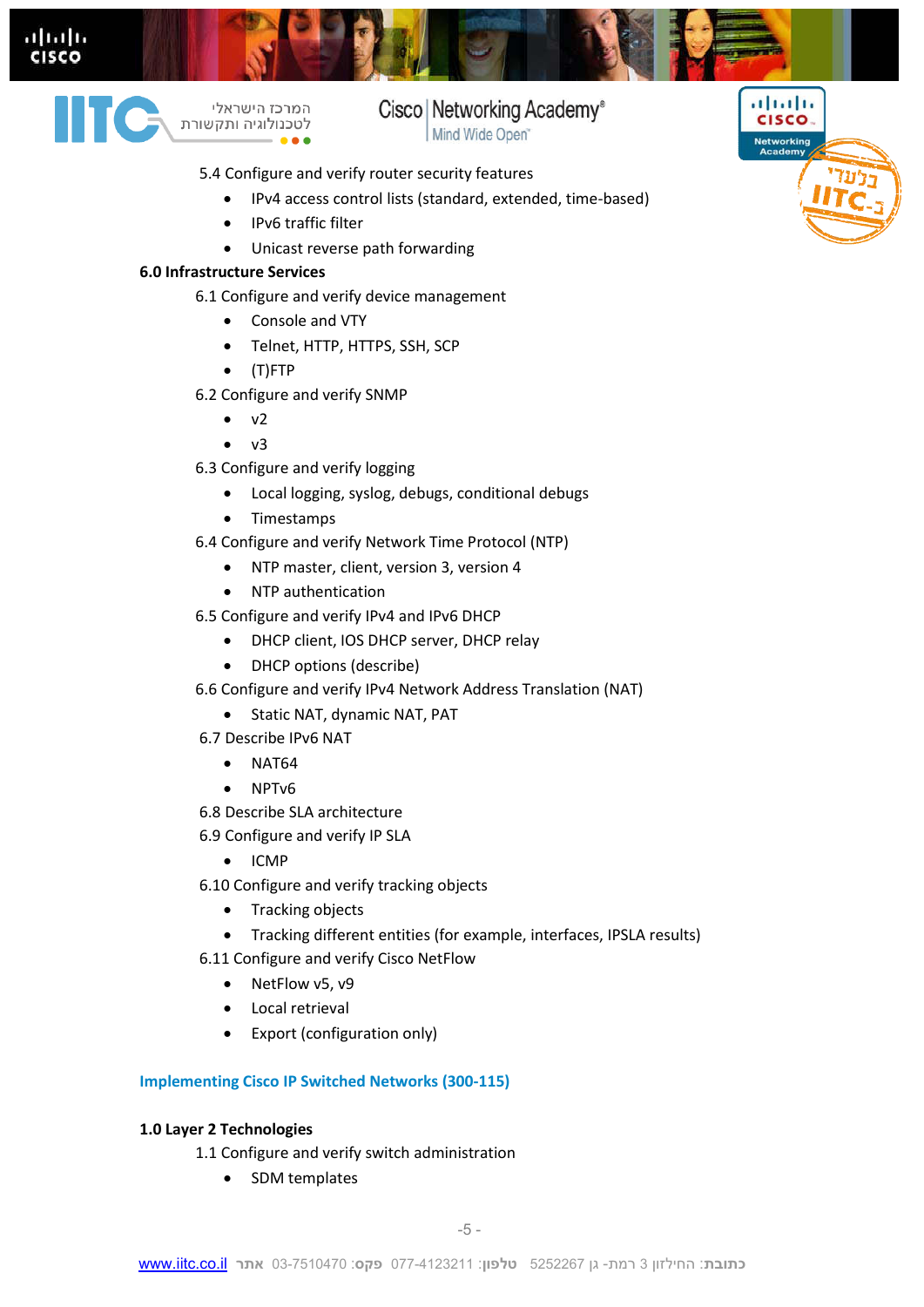



המרכז הישראלי 

## Cisco | Networking Academy®

بتلبيلية

CISCO.

Networking<br>Academy

Mind Wide Open<sup>®</sup>

- Managing MAC address table
- Troubleshoot Err-disable recovery
- 1.2 Configure and verify Layer 2 protocols
	- CDP, LLDP
	- UDLD
- 1.3 Configure and verify VLANs
	- Access ports
	- VLAN database
	- Normal, extended VLAN, voice VLAN
- 1.4 Configure and verify trunking
	- VTPv1, VTPv2, VTPv3, VTP pruning
	- $\bullet$  dot10
	- Native VLAN
	- Manual pruning
- 1.5 Configure and verify EtherChannels
	- LACP, PAgP, manual
	- Layer 2, Layer 3
	- Load balancing
	- **•** EtherChannel misconfiguration guard
- 1.6 Configure and verify spanning tree
	- PVST+, RPVST+, MST
	- Switch priority, port priority, path cost, STP timers
	- PortFast, BPDUguard, BPDUfilter
	- Loopguard and Rootguard
- 1.7 Configure and verify other LAN switching technologies
	- SPAN, RSPAN
- 1.8 Describe chassis virtualization and aggregation technologies
	- Stackwise

#### **2.0 Infrastructure Security**

- 2.1 Configure and verify switch security features
	- DHCP snooping
	- IP Source Guard
	- Dynamic ARP inspection
	- Port security
	- Private VLAN
	- Storm control
- 2.2 Describe device security using Cisco IOS AAA with TACACS+ and RADIUS
	- AAA with TACACS+ and RADIUS
	- Local privilege authorization fallback

#### **3.0 Infrastructure Services**

- 3.1 Configure and verify first-hop redundancy protocols
	- HSRP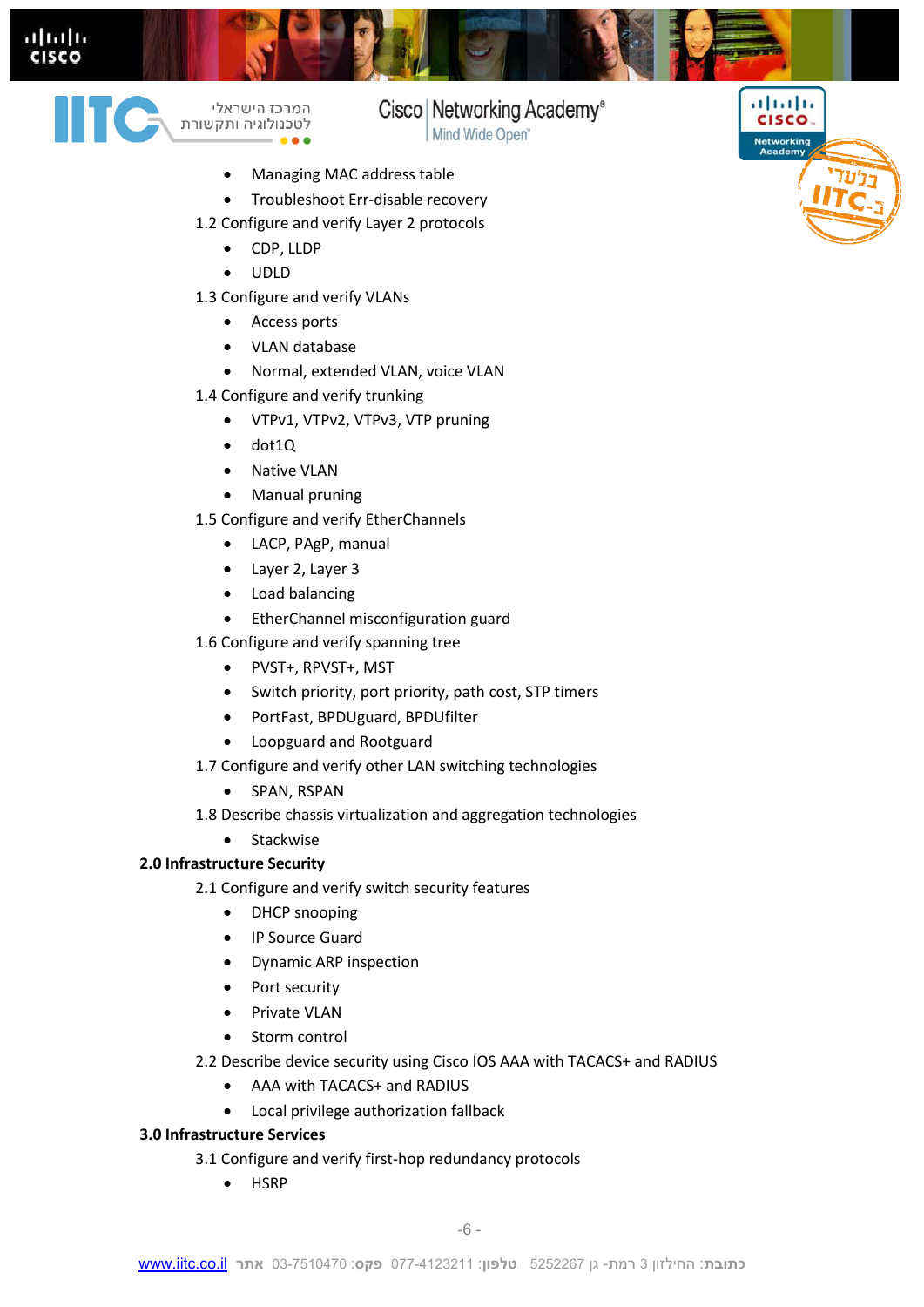



Cisco | Networking Academy® Mind Wide Open<sup>®</sup>

- VRRP
- GLBP



#### **Troubleshooting and Maintaining Cisco IP Networks v2 (300-135)**

#### **1.0 Network Principles**

- 1.1 Use Cisco IOS troubleshooting tools
	- Debug, conditional debug
	- Ping and trace route with extended options

#### 1.2

- pply troubleshooting methodologies
- Diagnose the root cause of networking issues (analyze symptoms, identify and describe root cause)
- Design and implement valid solutions
- Verify and monitor resolution

#### **2.0 Layer 2 Technologies**

- 2.1 Troubleshoot switch administration
	- SDM templates
	- Managing MAC address table
	- Troubleshoot Err-disable recovery
- 2.2 Troubleshoot Layer 2 protocols
	- CDP, LLDP
	- $\bullet$  UDID
- 2.3 Troubleshoot VLANs
	- Access ports
	- VLAN database
	- Normal, extended VLAN, voice VLAN
- 2.4 Troubleshoot trunking
	- VTPv1, VTPv2, VTPv3, VTP pruning
	- $\bullet$  dot10
	- Native VLAN
	- Manual pruning
- 2.5 Troubleshoot EtherChannels
	- LACP, PAgP, manual
	- Layer 2, Layer 3
	- Load balancing
	- **•** EtherChannel misconfiguration guard
- 2.6 Troubleshoot spanning tree
	- PVST+, RPVST +, MST
	- Switch priority, port priority, path cost, STP timers
	- PortFast, BPDUguard, BPDUfilter
	- Loopguard, Rootguard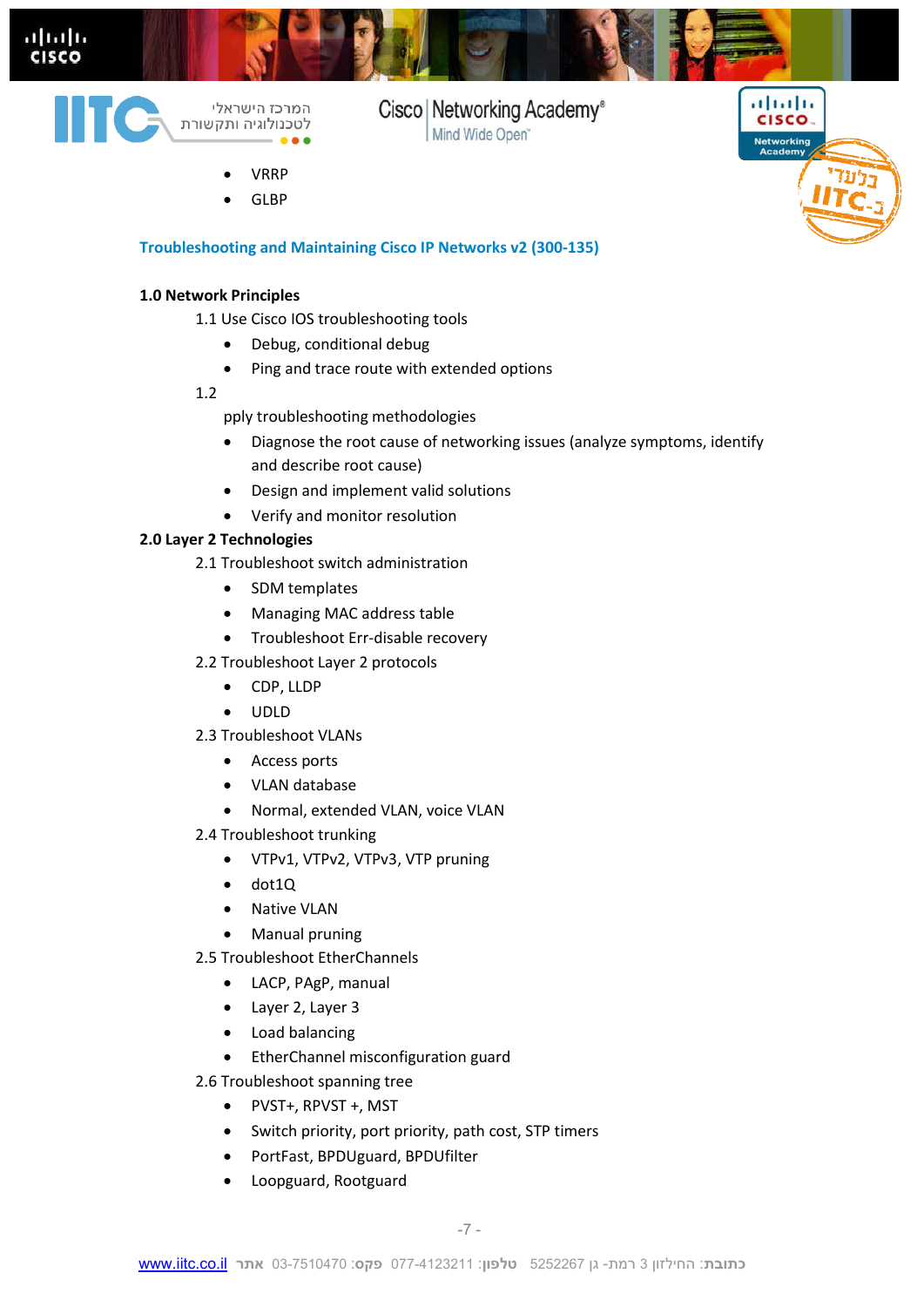



המרכז הישראלי  Cisco | Networking Academy®

بتلبيلية

**CISCO** 

**Networking** 

- Mind Wide Open<sup>®</sup>
- 2.7 Troubleshoot other LAN switching technologies
	- SPAN, RSPAN
- 2.8 Troubleshoot chassis virtualization and aggregation technologies
	- Stackwise

#### **3.0 Layer 3 Technologies**

3.1 Troubleshoot IPv4 addressing and subnetting

- Address types (Unicast, broadcast, multicast, and VLSM)
- $\bullet$  ARP
- DHCP relay and server
- DHCP protocol operations
- 3.2 Troubleshoot IPv6 addressing and subnetting
	- Unicast
	- $\bullet$  EUI-64
	- ND, RS/RA
	- Autoconfig (SLAAC)
	- DHCP relay and server
	- DHCP protocol operations
- 3.3 Troubleshoot static routing
- 3.4 Troubleshoot default routing
- 3.5 Troubleshoot administrative distance
- 3.6 Troubleshoot passive interfaces
- 3.7 Troubleshoot VRF lite
- 3.8 Troubleshoot filtering with any protocol
- 3.9 Troubleshoot between any routing protocols or routing sources
- 3.10 Troubleshoot manual and autosummarization with any routing protocol
- 3.11 Troubleshoot policy-based routing
- 3.12 Troubleshoot suboptimal routing
- 3.13 Troubleshoot loop prevention mechanisms
	- Route tagging, filtering
	- Split-horizon
	- Route poisoning
- 3.14 Troubleshoot RIPv2
- 3.15 Troubleshoot EIGRP neighbor relationship and authentication
- 3.16 Troubleshoot loop free path selection
	- RD, FD, FC, successor, feasible successor
- 3.17 Troubleshoot EIGPR operations
	- Stuck in active
- 3.18 Troubleshoot EIGRP stubs
- 3.19 Troubleshoot EIGRP load balancing
	- Equal cost
	- Unequal cost
- 3.20 Troubleshoot EIGRP metrics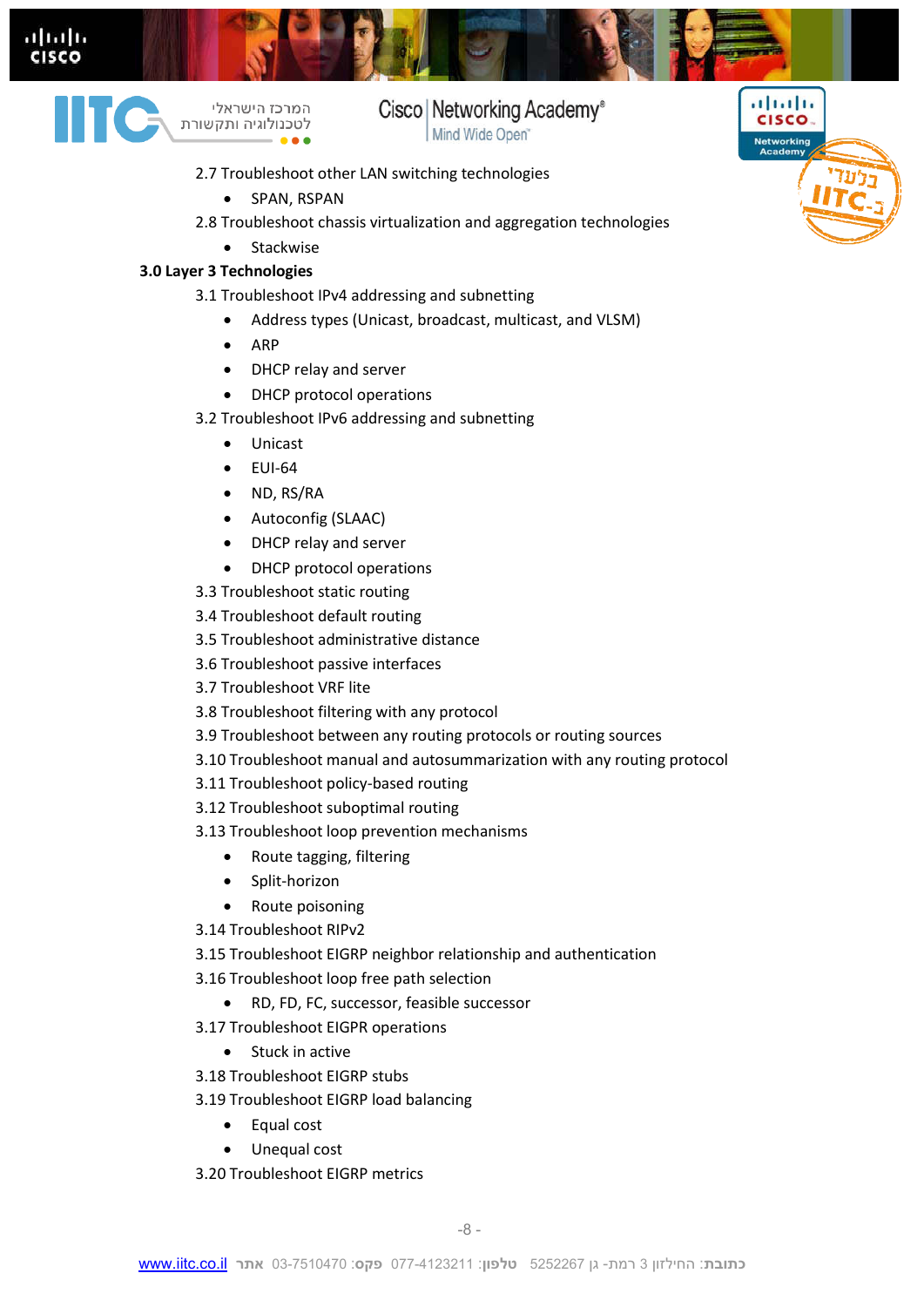



המרכז הישראלי ……<br>לטכנולוגיה ותקשורת

## Cisco | Networking Academy®

بتلبيلية

**CISCO** 

**Networking** 

Mind Wide Open<sup>®</sup>

- 3.21 Troubleshoot EIGRP for IPv6
- 3.22 Troubleshoot OSPF neighbor relationship and authentication
- 3.23 Troubleshoot network types, area types, and router types
	- Point-to-point, multipoint, broadcast, nonbroadcast
	- LSA types, area type: backbone, normal, transit, stub, NSSA, totally stub
	- Internal router, backbone router, ABR, ASBR
	- Virtual link
- 3.24 Troubleshoot OSPF path preference
- 3.25 Troubleshoot OSPF operations
- 3.26 Troubleshoot OSPF for IPv6
- 3.27 Troubleshoot BGP peer relationships and authentication
	- Peer group
	- Active, passive
	- States and timers

3.28 Troubleshoot eBGP

- $e$  eBGP
- 4-byte AS number
- Private AS

#### **4.0 VPN Technologies**

4.1 Troubleshoot GRE

#### **5.0 Infrastructure Security**

- 5.1 Troubleshoot IOS AAA using local database
- 5.2 Troubleshoot device access control
	- Lines (VTY, AUX, console)
	- Management plane protection
	- Password encryption
- 5.3 Troubleshoot router security features
	- IPv4 access control lists (standard, extended, time-based)
	- IPv6 traffic filter
	- Unicast reverse path forwarding

#### **6.0 Infrastructure Services**

- 6.1 Troubleshoot device management
	- Console and VTY
	- Telnet, HTTP, HTTPS, SSH, SCP
	- (T)FTP
- 6.2 Troubleshoot SNMP
	- $\bullet$  v2
	- $\bullet$  v3
- 6.3 Troubleshoot logging
	- Local logging, syslog, debugs, conditional debugs
	- Timestamps
- 6.4 Troubleshoot Network Time Protocol(NTP)